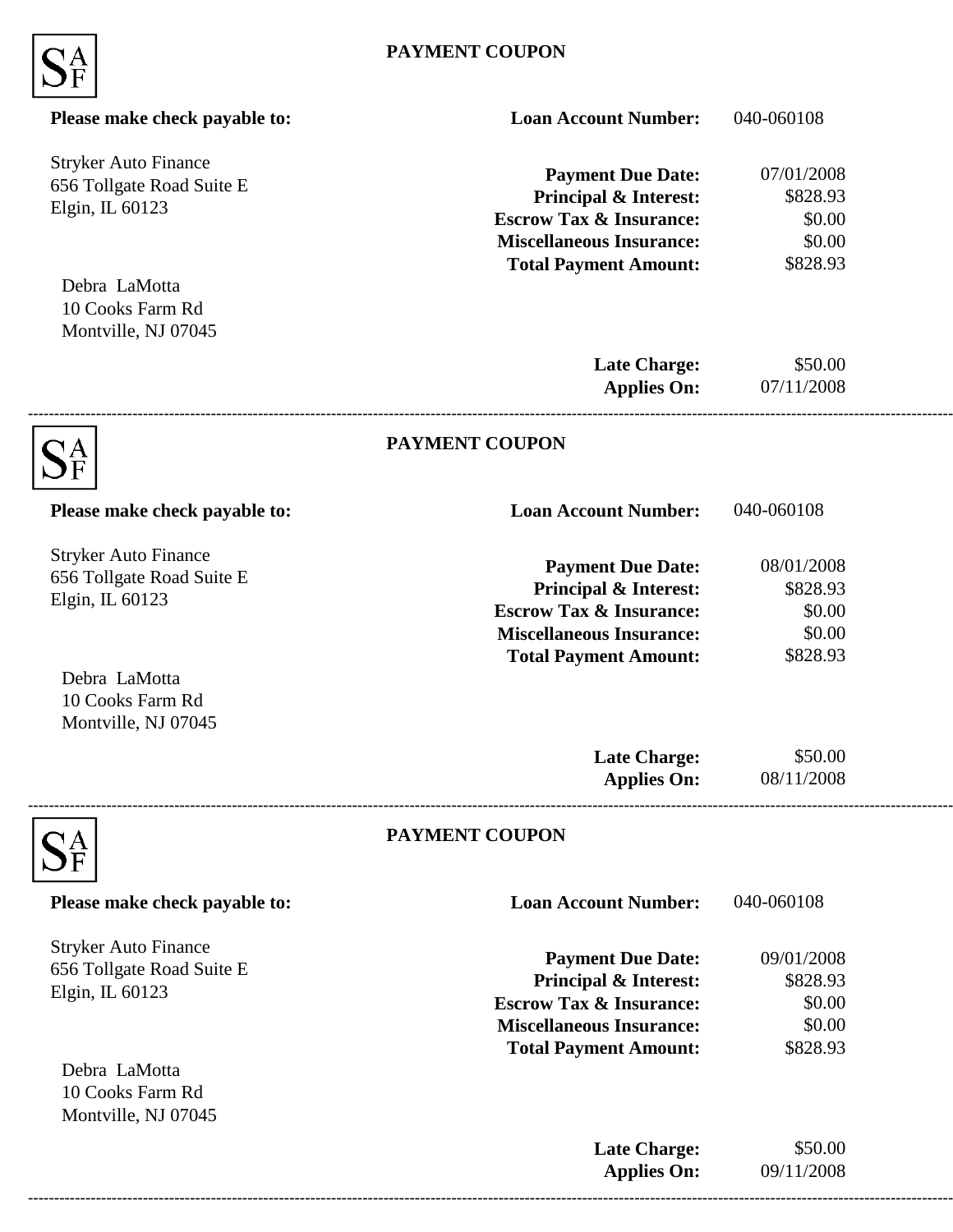

| Please make check payable to:                                               | <b>Loan Account Number:</b>                                                                                                                                           | 040-060108                                             |  |
|-----------------------------------------------------------------------------|-----------------------------------------------------------------------------------------------------------------------------------------------------------------------|--------------------------------------------------------|--|
| <b>Stryker Auto Finance</b><br>656 Tollgate Road Suite E<br>Elgin, IL 60123 | <b>Payment Due Date:</b><br>Principal & Interest:<br><b>Escrow Tax &amp; Insurance:</b><br><b>Miscellaneous Insurance:</b><br><b>Total Payment Amount:</b>            | 10/01/2008<br>\$828.93<br>\$0.00<br>\$0.00<br>\$828.93 |  |
| Debra LaMotta<br>10 Cooks Farm Rd<br>Montville, NJ 07045                    |                                                                                                                                                                       |                                                        |  |
|                                                                             | <b>Late Charge:</b><br><b>Applies On:</b>                                                                                                                             | \$50.00<br>10/11/2008                                  |  |
|                                                                             | <b>PAYMENT COUPON</b>                                                                                                                                                 |                                                        |  |
| Please make check payable to:                                               | <b>Loan Account Number:</b>                                                                                                                                           | 040-060108                                             |  |
| <b>Stryker Auto Finance</b><br>656 Tollgate Road Suite E<br>Elgin, IL 60123 | <b>Payment Due Date:</b><br><b>Principal &amp; Interest:</b><br><b>Escrow Tax &amp; Insurance:</b><br><b>Miscellaneous Insurance:</b>                                 | 11/01/2008<br>\$828.93<br>\$0.00<br>\$0.00             |  |
| Debra LaMotta<br>10 Cooks Farm Rd<br>Montville, NJ 07045                    | <b>Total Payment Amount:</b>                                                                                                                                          | \$828.93                                               |  |
|                                                                             | <b>Late Charge:</b><br><b>Applies On:</b>                                                                                                                             | \$50.00<br>11/11/2008                                  |  |
|                                                                             | PAYMENT COUPON                                                                                                                                                        |                                                        |  |
| Please make check payable to:                                               | <b>Loan Account Number:</b>                                                                                                                                           | 040-060108                                             |  |
| <b>Stryker Auto Finance</b><br>656 Tollgate Road Suite E<br>Elgin, IL 60123 | <b>Payment Due Date:</b><br><b>Principal &amp; Interest:</b><br><b>Escrow Tax &amp; Insurance:</b><br><b>Miscellaneous Insurance:</b><br><b>Total Payment Amount:</b> | 12/01/2008<br>\$828.93<br>\$0.00<br>\$0.00<br>\$828.93 |  |
| Debra LaMotta<br>10 Cooks Farm Rd<br>Montville, NJ 07045                    |                                                                                                                                                                       |                                                        |  |
|                                                                             | <b>Late Charge:</b><br><b>Applies On:</b>                                                                                                                             | \$50.00<br>12/11/2008                                  |  |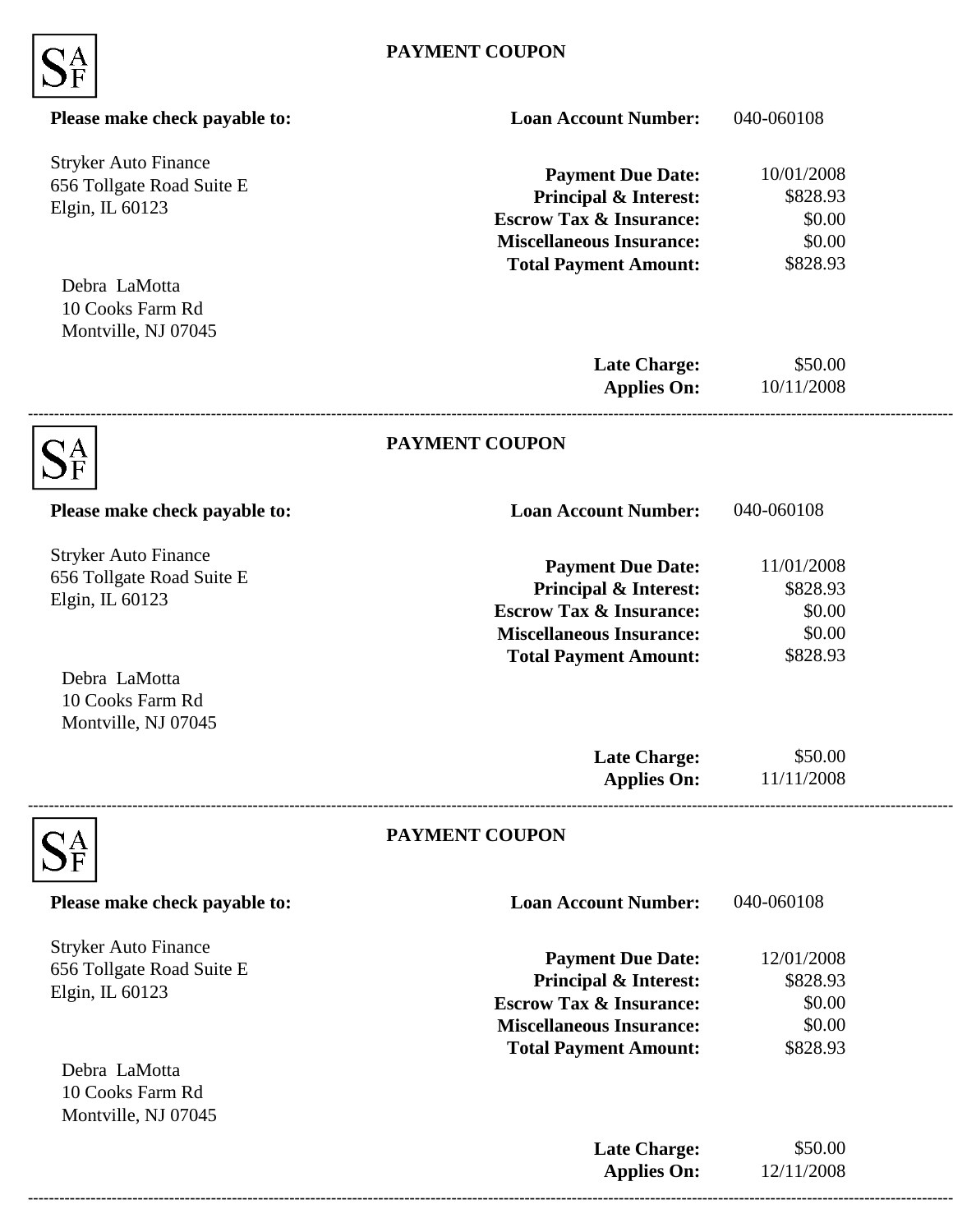

| Please make check payable to:                                               | <b>Loan Account Number:</b>                                                                                                                                           | 040-060108                                             |  |
|-----------------------------------------------------------------------------|-----------------------------------------------------------------------------------------------------------------------------------------------------------------------|--------------------------------------------------------|--|
| <b>Stryker Auto Finance</b><br>656 Tollgate Road Suite E<br>Elgin, IL 60123 | <b>Payment Due Date:</b><br>Principal & Interest:<br><b>Escrow Tax &amp; Insurance:</b><br><b>Miscellaneous Insurance:</b><br><b>Total Payment Amount:</b>            | 01/01/2009<br>\$828.93<br>\$0.00<br>\$0.00<br>\$828.93 |  |
| Debra LaMotta<br>10 Cooks Farm Rd<br>Montville, NJ 07045                    |                                                                                                                                                                       |                                                        |  |
|                                                                             | <b>Late Charge:</b><br><b>Applies On:</b>                                                                                                                             | \$50.00<br>01/11/2009                                  |  |
|                                                                             | <b>PAYMENT COUPON</b>                                                                                                                                                 |                                                        |  |
| Please make check payable to:                                               | <b>Loan Account Number:</b>                                                                                                                                           | 040-060108                                             |  |
| <b>Stryker Auto Finance</b><br>656 Tollgate Road Suite E<br>Elgin, IL 60123 | <b>Payment Due Date:</b><br><b>Principal &amp; Interest:</b><br><b>Escrow Tax &amp; Insurance:</b><br><b>Miscellaneous Insurance:</b>                                 | 02/01/2009<br>\$828.93<br>\$0.00<br>\$0.00             |  |
| Debra LaMotta<br>10 Cooks Farm Rd<br>Montville, NJ 07045                    | <b>Total Payment Amount:</b>                                                                                                                                          | \$828.93                                               |  |
|                                                                             | <b>Late Charge:</b><br><b>Applies On:</b>                                                                                                                             | \$50.00<br>02/11/2009                                  |  |
|                                                                             | PAYMENT COUPON                                                                                                                                                        |                                                        |  |
| Please make check payable to:                                               | <b>Loan Account Number:</b>                                                                                                                                           | 040-060108                                             |  |
| <b>Stryker Auto Finance</b><br>656 Tollgate Road Suite E<br>Elgin, IL 60123 | <b>Payment Due Date:</b><br><b>Principal &amp; Interest:</b><br><b>Escrow Tax &amp; Insurance:</b><br><b>Miscellaneous Insurance:</b><br><b>Total Payment Amount:</b> | 03/01/2009<br>\$828.93<br>\$0.00<br>\$0.00<br>\$828.93 |  |
| Debra LaMotta<br>10 Cooks Farm Rd<br>Montville, NJ 07045                    |                                                                                                                                                                       |                                                        |  |
|                                                                             | <b>Late Charge:</b><br><b>Applies On:</b>                                                                                                                             | \$50.00<br>03/11/2009                                  |  |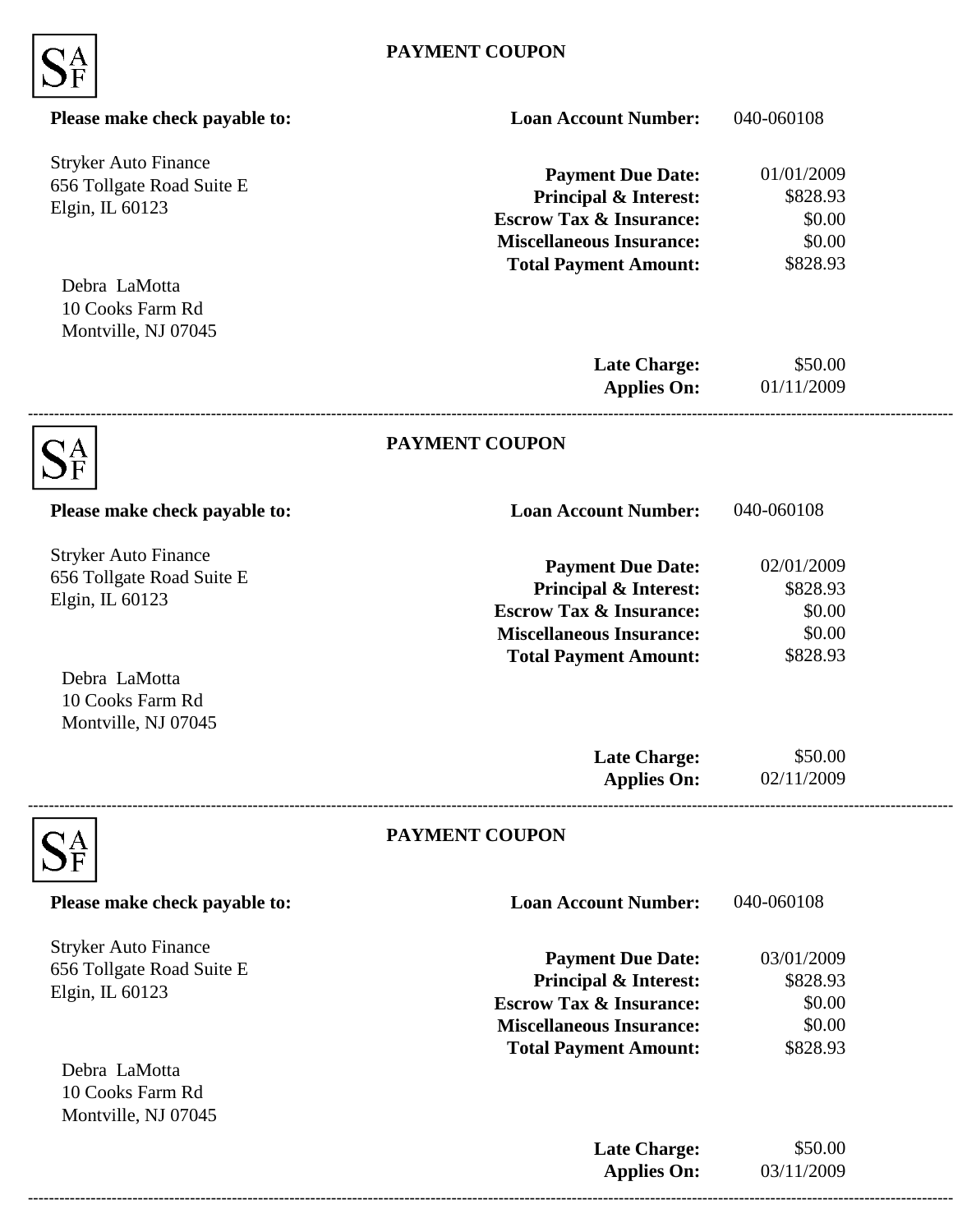

| Please make check payable to:                                                                | <b>Loan Account Number:</b>                                                                                                                                           | 040-060108                                             |  |
|----------------------------------------------------------------------------------------------|-----------------------------------------------------------------------------------------------------------------------------------------------------------------------|--------------------------------------------------------|--|
| <b>Stryker Auto Finance</b><br>656 Tollgate Road Suite E<br>Elgin, IL 60123                  | <b>Payment Due Date:</b><br><b>Principal &amp; Interest:</b><br><b>Escrow Tax &amp; Insurance:</b><br><b>Miscellaneous Insurance:</b><br><b>Total Payment Amount:</b> | 04/01/2009<br>\$828.93<br>\$0.00<br>\$0.00<br>\$828.93 |  |
| Debra LaMotta<br>10 Cooks Farm Rd<br>Montville, NJ 07045                                     |                                                                                                                                                                       |                                                        |  |
|                                                                                              | <b>Late Charge:</b><br><b>Applies On:</b>                                                                                                                             | \$50.00<br>04/11/2009                                  |  |
|                                                                                              | <b>PAYMENT COUPON</b>                                                                                                                                                 |                                                        |  |
| Please make check payable to:                                                                | <b>Loan Account Number:</b>                                                                                                                                           | 040-060108                                             |  |
| <b>Stryker Auto Finance</b><br>656 Tollgate Road Suite E<br>Elgin, IL 60123                  | <b>Payment Due Date:</b><br><b>Principal &amp; Interest:</b><br><b>Escrow Tax &amp; Insurance:</b><br><b>Miscellaneous Insurance:</b>                                 | 05/01/2009<br>\$828.93<br>\$0.00<br>\$0.00             |  |
| Debra LaMotta<br>10 Cooks Farm Rd<br>Montville, NJ 07045                                     | <b>Total Payment Amount:</b>                                                                                                                                          | \$828.93                                               |  |
|                                                                                              | <b>Late Charge:</b><br><b>Applies On:</b>                                                                                                                             | \$50.00<br>05/11/2009                                  |  |
|                                                                                              | PAYMENT COUPON                                                                                                                                                        |                                                        |  |
| Please make check payable to:                                                                | <b>Loan Account Number:</b>                                                                                                                                           | 040-060108                                             |  |
| <b>Stryker Auto Finance</b><br>656 Tollgate Road Suite E<br>Elgin, IL 60123<br>Debra LaMotta | <b>Payment Due Date:</b><br><b>Principal &amp; Interest:</b><br><b>Escrow Tax &amp; Insurance:</b><br><b>Miscellaneous Insurance:</b><br><b>Total Payment Amount:</b> | 06/01/2009<br>\$828.93<br>\$0.00<br>\$0.00<br>\$828.93 |  |
| 10 Cooks Farm Rd<br>Montville, NJ 07045                                                      |                                                                                                                                                                       |                                                        |  |
|                                                                                              | <b>Late Charge:</b><br><b>Applies On:</b>                                                                                                                             | \$50.00<br>06/11/2009                                  |  |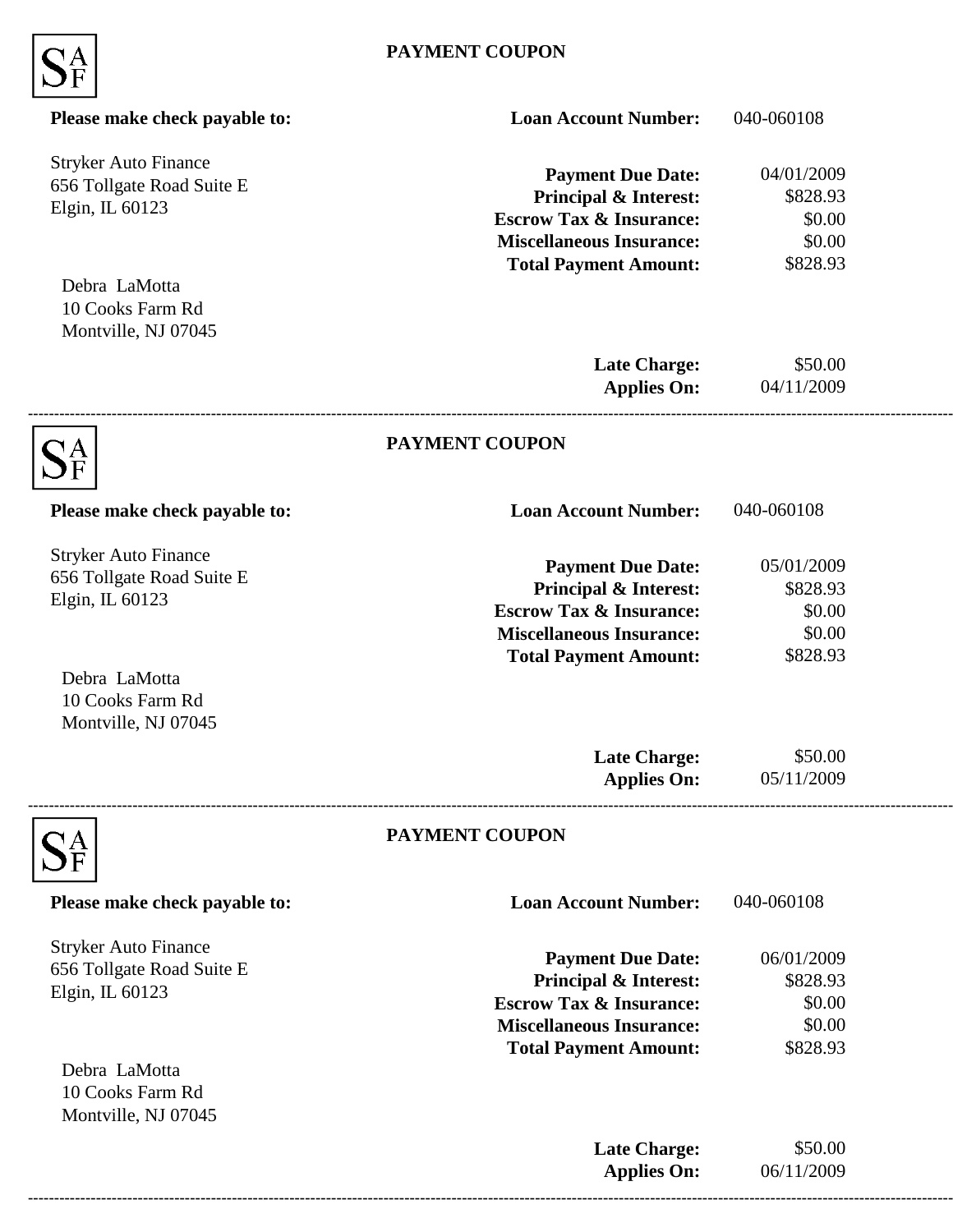

| Please make check payable to:                                               | <b>Loan Account Number:</b>                                                                                                                                           | 040-060108                                             |  |
|-----------------------------------------------------------------------------|-----------------------------------------------------------------------------------------------------------------------------------------------------------------------|--------------------------------------------------------|--|
| <b>Stryker Auto Finance</b><br>656 Tollgate Road Suite E<br>Elgin, IL 60123 | <b>Payment Due Date:</b><br><b>Principal &amp; Interest:</b><br><b>Escrow Tax &amp; Insurance:</b><br><b>Miscellaneous Insurance:</b><br><b>Total Payment Amount:</b> | 07/01/2009<br>\$828.93<br>\$0.00<br>\$0.00<br>\$828.93 |  |
| Debra LaMotta<br>10 Cooks Farm Rd<br>Montville, NJ 07045                    |                                                                                                                                                                       |                                                        |  |
|                                                                             | <b>Late Charge:</b><br><b>Applies On:</b>                                                                                                                             | \$50.00<br>07/11/2009                                  |  |
|                                                                             | <b>PAYMENT COUPON</b>                                                                                                                                                 |                                                        |  |
| Please make check payable to:                                               | <b>Loan Account Number:</b>                                                                                                                                           | 040-060108                                             |  |
| <b>Stryker Auto Finance</b><br>656 Tollgate Road Suite E<br>Elgin, IL 60123 | <b>Payment Due Date:</b><br><b>Principal &amp; Interest:</b><br><b>Escrow Tax &amp; Insurance:</b><br><b>Miscellaneous Insurance:</b>                                 | 08/01/2009<br>\$828.93<br>\$0.00<br>\$0.00             |  |
| Debra LaMotta<br>10 Cooks Farm Rd<br>Montville, NJ 07045                    | <b>Total Payment Amount:</b>                                                                                                                                          | \$828.93                                               |  |
|                                                                             | <b>Late Charge:</b><br><b>Applies On:</b>                                                                                                                             | \$50.00<br>08/11/2009                                  |  |
|                                                                             | PAYMENT COUPON                                                                                                                                                        |                                                        |  |
| Please make check payable to:                                               | <b>Loan Account Number:</b>                                                                                                                                           | 040-060108                                             |  |
| <b>Stryker Auto Finance</b><br>656 Tollgate Road Suite E<br>Elgin, IL 60123 | <b>Payment Due Date:</b><br><b>Principal &amp; Interest:</b><br><b>Escrow Tax &amp; Insurance:</b><br><b>Miscellaneous Insurance:</b><br><b>Total Payment Amount:</b> | 09/01/2009<br>\$828.93<br>\$0.00<br>\$0.00<br>\$828.93 |  |
| Debra LaMotta<br>10 Cooks Farm Rd<br>Montville, NJ 07045                    |                                                                                                                                                                       |                                                        |  |
|                                                                             | <b>Late Charge:</b><br><b>Applies On:</b>                                                                                                                             | \$50.00<br>09/11/2009                                  |  |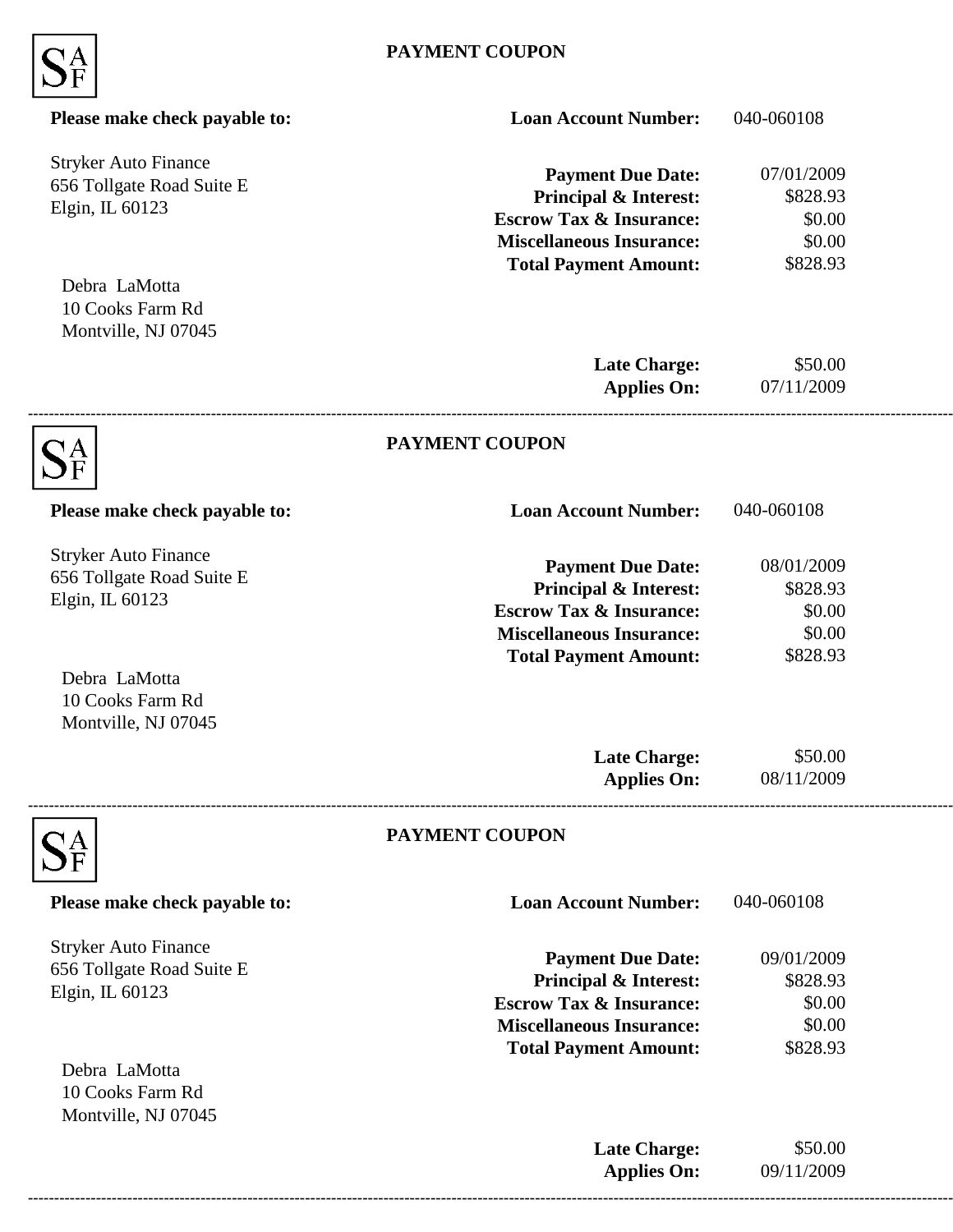

| Please make check payable to:                                               | <b>Loan Account Number:</b>                                                                                                                                           | 040-060108                                             |  |
|-----------------------------------------------------------------------------|-----------------------------------------------------------------------------------------------------------------------------------------------------------------------|--------------------------------------------------------|--|
| <b>Stryker Auto Finance</b><br>656 Tollgate Road Suite E<br>Elgin, IL 60123 | <b>Payment Due Date:</b><br>Principal & Interest:<br><b>Escrow Tax &amp; Insurance:</b><br><b>Miscellaneous Insurance:</b><br><b>Total Payment Amount:</b>            | 10/01/2009<br>\$828.93<br>\$0.00<br>\$0.00<br>\$828.93 |  |
| Debra LaMotta<br>10 Cooks Farm Rd<br>Montville, NJ 07045                    |                                                                                                                                                                       |                                                        |  |
|                                                                             | <b>Late Charge:</b><br><b>Applies On:</b>                                                                                                                             | \$50.00<br>10/11/2009                                  |  |
|                                                                             | <b>PAYMENT COUPON</b>                                                                                                                                                 |                                                        |  |
| Please make check payable to:                                               | <b>Loan Account Number:</b>                                                                                                                                           | 040-060108                                             |  |
| <b>Stryker Auto Finance</b><br>656 Tollgate Road Suite E<br>Elgin, IL 60123 | <b>Payment Due Date:</b><br><b>Principal &amp; Interest:</b><br><b>Escrow Tax &amp; Insurance:</b><br><b>Miscellaneous Insurance:</b>                                 | 11/01/2009<br>\$828.93<br>\$0.00<br>\$0.00             |  |
| Debra LaMotta<br>10 Cooks Farm Rd<br>Montville, NJ 07045                    | <b>Total Payment Amount:</b>                                                                                                                                          | \$828.93                                               |  |
|                                                                             | <b>Late Charge:</b><br><b>Applies On:</b>                                                                                                                             | \$50.00<br>11/11/2009                                  |  |
|                                                                             | PAYMENT COUPON                                                                                                                                                        |                                                        |  |
| Please make check payable to:                                               | <b>Loan Account Number:</b>                                                                                                                                           | 040-060108                                             |  |
| <b>Stryker Auto Finance</b><br>656 Tollgate Road Suite E<br>Elgin, IL 60123 | <b>Payment Due Date:</b><br><b>Principal &amp; Interest:</b><br><b>Escrow Tax &amp; Insurance:</b><br><b>Miscellaneous Insurance:</b><br><b>Total Payment Amount:</b> | 12/01/2009<br>\$828.93<br>\$0.00<br>\$0.00<br>\$828.93 |  |
| Debra LaMotta<br>10 Cooks Farm Rd<br>Montville, NJ 07045                    |                                                                                                                                                                       |                                                        |  |
|                                                                             | <b>Late Charge:</b><br><b>Applies On:</b>                                                                                                                             | \$50.00<br>12/11/2009                                  |  |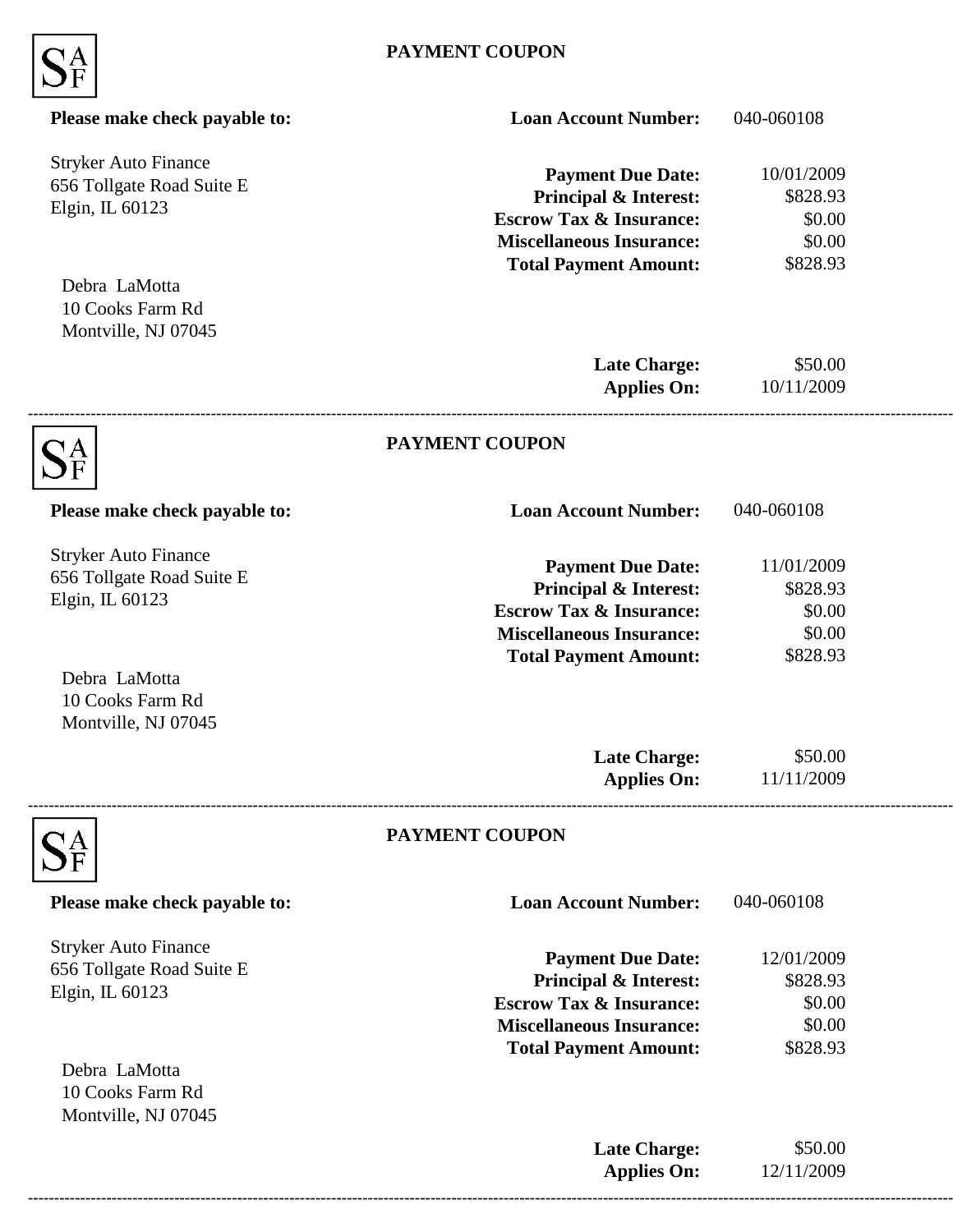

| Please make check payable to:                                               | <b>Loan Account Number:</b>                                                                                                                                           | 040-060108                                             |  |
|-----------------------------------------------------------------------------|-----------------------------------------------------------------------------------------------------------------------------------------------------------------------|--------------------------------------------------------|--|
| <b>Stryker Auto Finance</b><br>656 Tollgate Road Suite E<br>Elgin, IL 60123 | <b>Payment Due Date:</b><br>Principal & Interest:<br><b>Escrow Tax &amp; Insurance:</b><br><b>Miscellaneous Insurance:</b><br><b>Total Payment Amount:</b>            | 01/01/2010<br>\$828.93<br>\$0.00<br>\$0.00<br>\$828.93 |  |
| Debra LaMotta<br>10 Cooks Farm Rd<br>Montville, NJ 07045                    |                                                                                                                                                                       |                                                        |  |
|                                                                             | <b>Late Charge:</b><br><b>Applies On:</b>                                                                                                                             | \$50.00<br>01/11/2010                                  |  |
|                                                                             | <b>PAYMENT COUPON</b>                                                                                                                                                 |                                                        |  |
| Please make check payable to:                                               | <b>Loan Account Number:</b>                                                                                                                                           | 040-060108                                             |  |
| <b>Stryker Auto Finance</b><br>656 Tollgate Road Suite E<br>Elgin, IL 60123 | <b>Payment Due Date:</b><br><b>Principal &amp; Interest:</b><br><b>Escrow Tax &amp; Insurance:</b><br><b>Miscellaneous Insurance:</b>                                 | 02/01/2010<br>\$828.93<br>\$0.00<br>\$0.00             |  |
| Debra LaMotta<br>10 Cooks Farm Rd<br>Montville, NJ 07045                    | <b>Total Payment Amount:</b>                                                                                                                                          | \$828.93                                               |  |
|                                                                             | <b>Late Charge:</b><br><b>Applies On:</b>                                                                                                                             | \$50.00<br>02/11/2010                                  |  |
|                                                                             | PAYMENT COUPON                                                                                                                                                        |                                                        |  |
| Please make check payable to:                                               | <b>Loan Account Number:</b>                                                                                                                                           | 040-060108                                             |  |
| <b>Stryker Auto Finance</b><br>656 Tollgate Road Suite E<br>Elgin, IL 60123 | <b>Payment Due Date:</b><br><b>Principal &amp; Interest:</b><br><b>Escrow Tax &amp; Insurance:</b><br><b>Miscellaneous Insurance:</b><br><b>Total Payment Amount:</b> | 03/01/2010<br>\$828.93<br>\$0.00<br>\$0.00<br>\$828.93 |  |
| Debra LaMotta<br>10 Cooks Farm Rd<br>Montville, NJ 07045                    |                                                                                                                                                                       |                                                        |  |
|                                                                             | <b>Late Charge:</b><br><b>Applies On:</b>                                                                                                                             | \$50.00<br>03/11/2010                                  |  |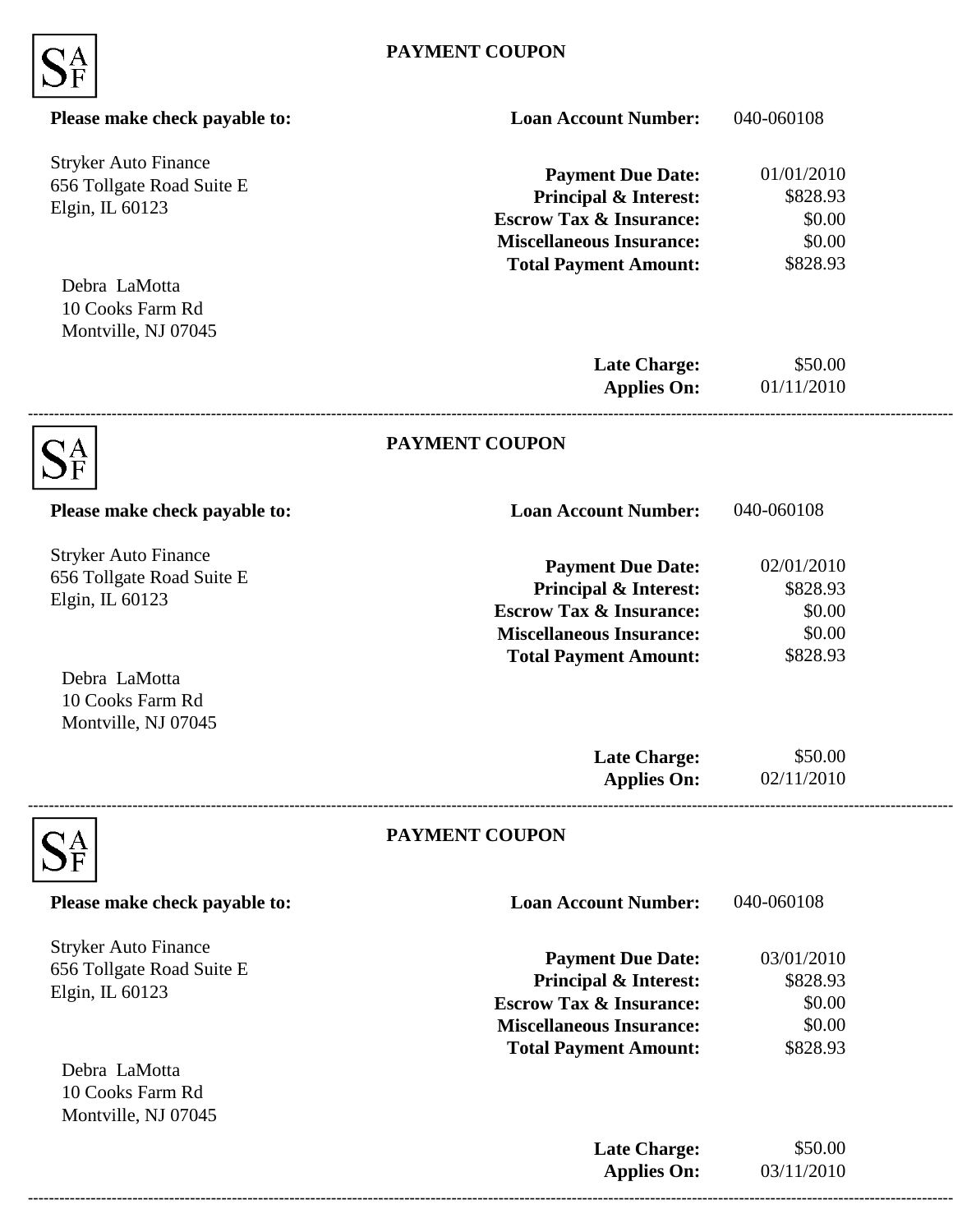

| Please make check payable to:                                               | <b>Loan Account Number:</b>                                                                                                                                           | 040-060108                                             |  |
|-----------------------------------------------------------------------------|-----------------------------------------------------------------------------------------------------------------------------------------------------------------------|--------------------------------------------------------|--|
| <b>Stryker Auto Finance</b><br>656 Tollgate Road Suite E<br>Elgin, IL 60123 | <b>Payment Due Date:</b><br>Principal & Interest:<br><b>Escrow Tax &amp; Insurance:</b><br><b>Miscellaneous Insurance:</b><br><b>Total Payment Amount:</b>            | 04/01/2010<br>\$828.93<br>\$0.00<br>\$0.00<br>\$828.93 |  |
| Debra LaMotta<br>10 Cooks Farm Rd<br>Montville, NJ 07045                    |                                                                                                                                                                       |                                                        |  |
|                                                                             | <b>Late Charge:</b><br><b>Applies On:</b>                                                                                                                             | \$50.00<br>04/11/2010                                  |  |
|                                                                             | <b>PAYMENT COUPON</b>                                                                                                                                                 |                                                        |  |
| Please make check payable to:                                               | <b>Loan Account Number:</b>                                                                                                                                           | 040-060108                                             |  |
| <b>Stryker Auto Finance</b><br>656 Tollgate Road Suite E<br>Elgin, IL 60123 | <b>Payment Due Date:</b><br><b>Principal &amp; Interest:</b><br><b>Escrow Tax &amp; Insurance:</b><br><b>Miscellaneous Insurance:</b>                                 | 05/01/2010<br>\$828.93<br>\$0.00<br>\$0.00             |  |
| Debra LaMotta<br>10 Cooks Farm Rd<br>Montville, NJ 07045                    | <b>Total Payment Amount:</b>                                                                                                                                          | \$828.93                                               |  |
|                                                                             | <b>Late Charge:</b><br><b>Applies On:</b>                                                                                                                             | \$50.00<br>05/11/2010                                  |  |
|                                                                             | <b>PAYMENT COUPON</b>                                                                                                                                                 |                                                        |  |
| Please make check payable to:                                               | <b>Loan Account Number:</b>                                                                                                                                           | 040-060108                                             |  |
| <b>Stryker Auto Finance</b><br>656 Tollgate Road Suite E<br>Elgin, IL 60123 | <b>Payment Due Date:</b><br><b>Principal &amp; Interest:</b><br><b>Escrow Tax &amp; Insurance:</b><br><b>Miscellaneous Insurance:</b><br><b>Total Payment Amount:</b> | 06/01/2010<br>\$828.93<br>\$0.00<br>\$0.00<br>\$828.93 |  |
| Debra LaMotta<br>10 Cooks Farm Rd<br>Montville, NJ 07045                    |                                                                                                                                                                       |                                                        |  |
|                                                                             | <b>Late Charge:</b><br><b>Applies On:</b>                                                                                                                             | \$50.00<br>06/11/2010                                  |  |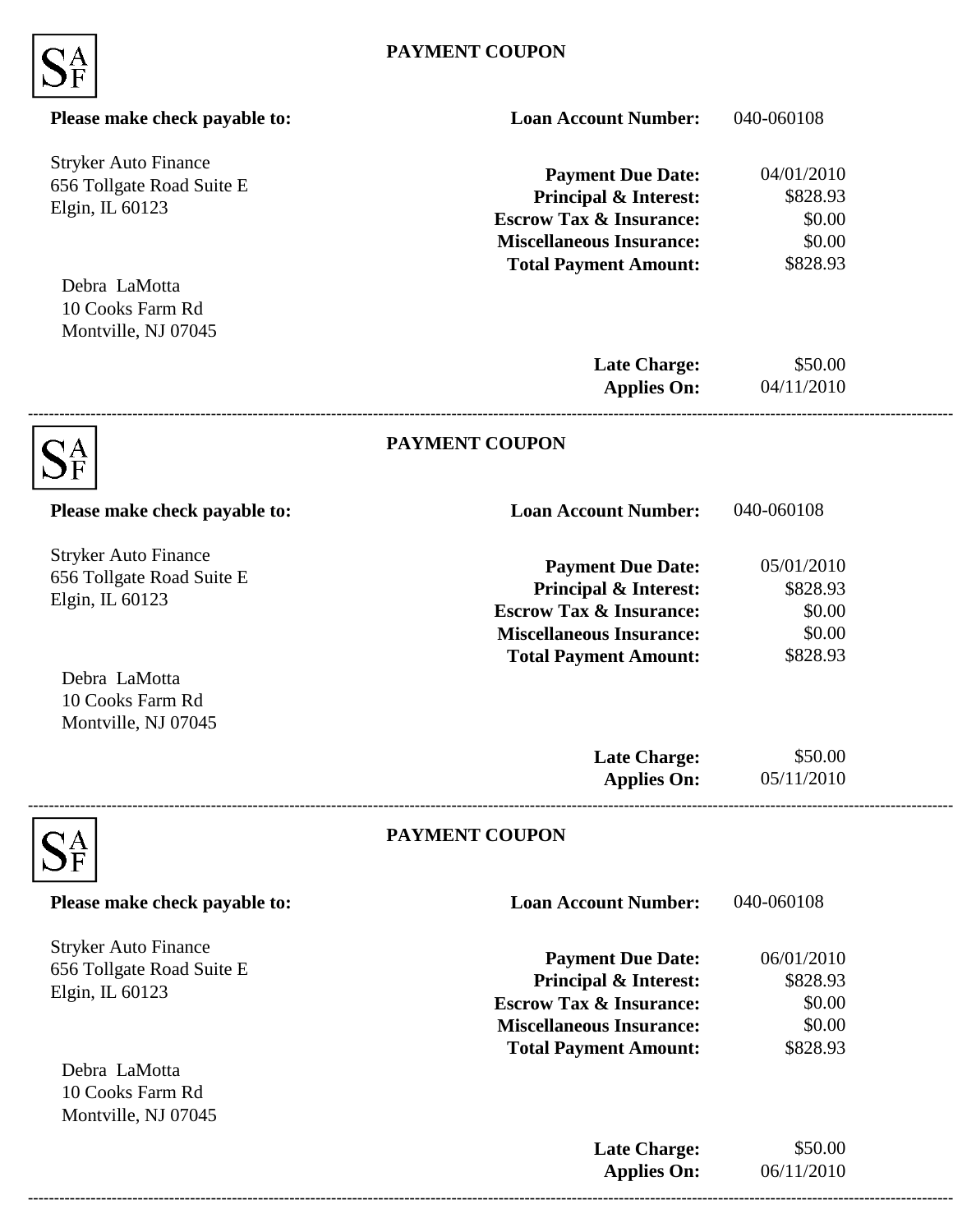

| Please make check payable to:                                               | <b>Loan Account Number:</b>                                                                                                                                           | 040-060108                                             |  |
|-----------------------------------------------------------------------------|-----------------------------------------------------------------------------------------------------------------------------------------------------------------------|--------------------------------------------------------|--|
| <b>Stryker Auto Finance</b><br>656 Tollgate Road Suite E<br>Elgin, IL 60123 | <b>Payment Due Date:</b><br>Principal & Interest:<br><b>Escrow Tax &amp; Insurance:</b><br><b>Miscellaneous Insurance:</b><br><b>Total Payment Amount:</b>            | 07/01/2010<br>\$828.93<br>\$0.00<br>\$0.00<br>\$828.93 |  |
| Debra LaMotta<br>10 Cooks Farm Rd<br>Montville, NJ 07045                    |                                                                                                                                                                       |                                                        |  |
|                                                                             | <b>Late Charge:</b><br><b>Applies On:</b>                                                                                                                             | \$50.00<br>07/11/2010                                  |  |
|                                                                             | <b>PAYMENT COUPON</b>                                                                                                                                                 |                                                        |  |
| Please make check payable to:                                               | <b>Loan Account Number:</b>                                                                                                                                           | 040-060108                                             |  |
| <b>Stryker Auto Finance</b><br>656 Tollgate Road Suite E<br>Elgin, IL 60123 | <b>Payment Due Date:</b><br><b>Principal &amp; Interest:</b><br><b>Escrow Tax &amp; Insurance:</b><br><b>Miscellaneous Insurance:</b>                                 | 08/01/2010<br>\$828.93<br>\$0.00<br>\$0.00             |  |
| Debra LaMotta<br>10 Cooks Farm Rd<br>Montville, NJ 07045                    | <b>Total Payment Amount:</b>                                                                                                                                          | \$828.93                                               |  |
|                                                                             | <b>Late Charge:</b><br><b>Applies On:</b>                                                                                                                             | \$50.00<br>08/11/2010                                  |  |
|                                                                             | PAYMENT COUPON                                                                                                                                                        |                                                        |  |
| Please make check payable to:                                               | <b>Loan Account Number:</b>                                                                                                                                           | 040-060108                                             |  |
| <b>Stryker Auto Finance</b><br>656 Tollgate Road Suite E<br>Elgin, IL 60123 | <b>Payment Due Date:</b><br><b>Principal &amp; Interest:</b><br><b>Escrow Tax &amp; Insurance:</b><br><b>Miscellaneous Insurance:</b><br><b>Total Payment Amount:</b> | 09/01/2010<br>\$828.93<br>\$0.00<br>\$0.00<br>\$828.93 |  |
| Debra LaMotta<br>10 Cooks Farm Rd<br>Montville, NJ 07045                    |                                                                                                                                                                       |                                                        |  |
|                                                                             | <b>Late Charge:</b><br><b>Applies On:</b>                                                                                                                             | \$50.00<br>09/11/2010                                  |  |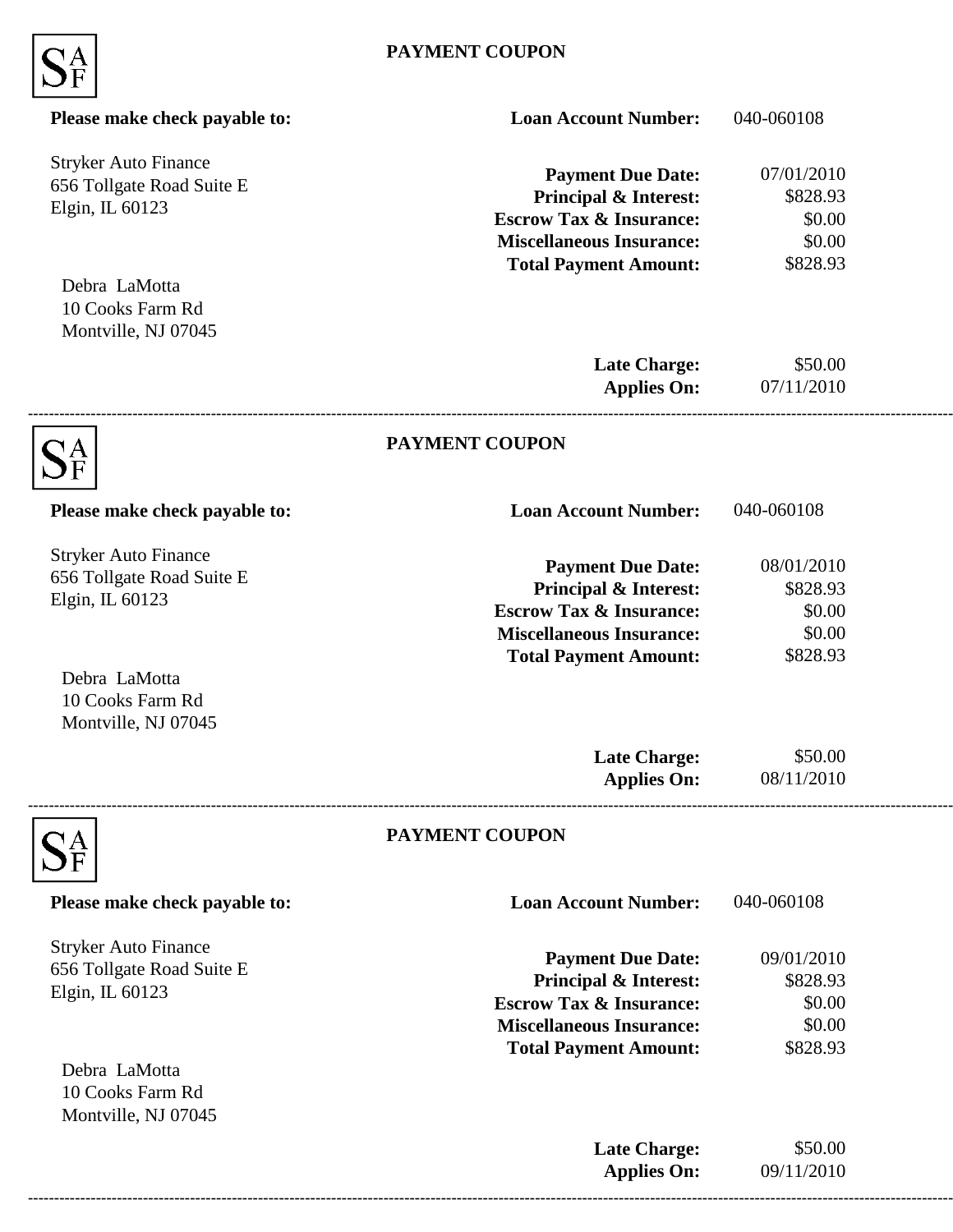

| Please make check payable to:                                               | <b>Loan Account Number:</b>                                                                                                                                           | 040-060108                                             |  |
|-----------------------------------------------------------------------------|-----------------------------------------------------------------------------------------------------------------------------------------------------------------------|--------------------------------------------------------|--|
| <b>Stryker Auto Finance</b><br>656 Tollgate Road Suite E<br>Elgin, IL 60123 | <b>Payment Due Date:</b><br><b>Principal &amp; Interest:</b><br><b>Escrow Tax &amp; Insurance:</b><br><b>Miscellaneous Insurance:</b><br><b>Total Payment Amount:</b> | 10/01/2010<br>\$828.93<br>\$0.00<br>\$0.00<br>\$828.93 |  |
| Debra LaMotta<br>10 Cooks Farm Rd<br>Montville, NJ 07045                    |                                                                                                                                                                       |                                                        |  |
|                                                                             | <b>Late Charge:</b><br><b>Applies On:</b>                                                                                                                             | \$50.00<br>10/11/2010                                  |  |
|                                                                             | <b>PAYMENT COUPON</b>                                                                                                                                                 |                                                        |  |
| Please make check payable to:                                               | <b>Loan Account Number:</b>                                                                                                                                           | 040-060108                                             |  |
| <b>Stryker Auto Finance</b><br>656 Tollgate Road Suite E<br>Elgin, IL 60123 | <b>Payment Due Date:</b><br><b>Principal &amp; Interest:</b><br><b>Escrow Tax &amp; Insurance:</b><br><b>Miscellaneous Insurance:</b>                                 | 11/01/2010<br>\$828.93<br>\$0.00<br>\$0.00             |  |
| Debra LaMotta<br>10 Cooks Farm Rd<br>Montville, NJ 07045                    | <b>Total Payment Amount:</b>                                                                                                                                          | \$828.93                                               |  |
|                                                                             | <b>Late Charge:</b><br><b>Applies On:</b>                                                                                                                             | \$50.00<br>11/11/2010                                  |  |
|                                                                             | PAYMENT COUPON                                                                                                                                                        |                                                        |  |
| Please make check payable to:                                               | <b>Loan Account Number:</b>                                                                                                                                           | 040-060108                                             |  |
| <b>Stryker Auto Finance</b><br>656 Tollgate Road Suite E<br>Elgin, IL 60123 | <b>Payment Due Date:</b><br><b>Principal &amp; Interest:</b><br><b>Escrow Tax &amp; Insurance:</b><br><b>Miscellaneous Insurance:</b><br><b>Total Payment Amount:</b> | 12/01/2010<br>\$828.93<br>\$0.00<br>\$0.00<br>\$828.93 |  |
| Debra LaMotta<br>10 Cooks Farm Rd<br>Montville, NJ 07045                    |                                                                                                                                                                       |                                                        |  |
|                                                                             | <b>Late Charge:</b><br><b>Applies On:</b>                                                                                                                             | \$50.00<br>12/11/2010                                  |  |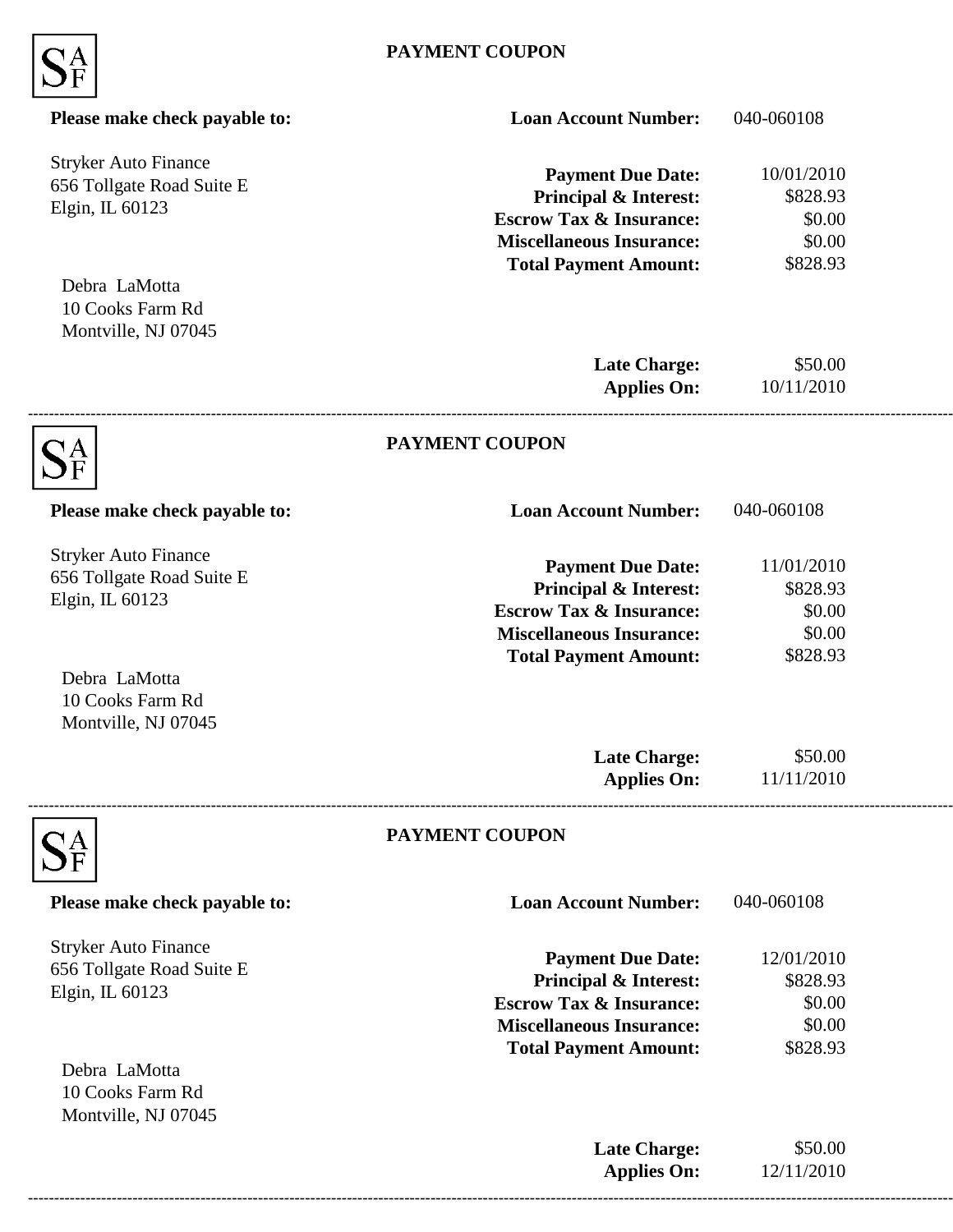

| Please make check payable to:                                               | <b>Loan Account Number:</b>                                                                                                                                           | 040-060108                                             |  |
|-----------------------------------------------------------------------------|-----------------------------------------------------------------------------------------------------------------------------------------------------------------------|--------------------------------------------------------|--|
| <b>Stryker Auto Finance</b><br>656 Tollgate Road Suite E<br>Elgin, IL 60123 | <b>Payment Due Date:</b><br><b>Principal &amp; Interest:</b><br><b>Escrow Tax &amp; Insurance:</b><br><b>Miscellaneous Insurance:</b><br><b>Total Payment Amount:</b> | 01/01/2011<br>\$828.93<br>\$0.00<br>\$0.00<br>\$828.93 |  |
| Debra LaMotta<br>10 Cooks Farm Rd<br>Montville, NJ 07045                    |                                                                                                                                                                       |                                                        |  |
|                                                                             | <b>Late Charge:</b><br><b>Applies On:</b>                                                                                                                             | \$50.00<br>01/11/2011                                  |  |
|                                                                             | <b>PAYMENT COUPON</b>                                                                                                                                                 |                                                        |  |
| Please make check payable to:                                               | <b>Loan Account Number:</b>                                                                                                                                           | 040-060108                                             |  |
| <b>Stryker Auto Finance</b><br>656 Tollgate Road Suite E<br>Elgin, IL 60123 | <b>Payment Due Date:</b><br><b>Principal &amp; Interest:</b><br><b>Escrow Tax &amp; Insurance:</b><br><b>Miscellaneous Insurance:</b>                                 | 02/01/2011<br>\$828.93<br>\$0.00<br>\$0.00             |  |
| Debra LaMotta<br>10 Cooks Farm Rd<br>Montville, NJ 07045                    | <b>Total Payment Amount:</b>                                                                                                                                          | \$828.93                                               |  |
|                                                                             | <b>Late Charge:</b><br><b>Applies On:</b>                                                                                                                             | \$50.00<br>02/11/2011                                  |  |
|                                                                             | PAYMENT COUPON                                                                                                                                                        |                                                        |  |
| Please make check payable to:                                               | <b>Loan Account Number:</b>                                                                                                                                           | 040-060108                                             |  |
| <b>Stryker Auto Finance</b><br>656 Tollgate Road Suite E<br>Elgin, IL 60123 | <b>Payment Due Date:</b><br><b>Principal &amp; Interest:</b><br><b>Escrow Tax &amp; Insurance:</b><br><b>Miscellaneous Insurance:</b><br><b>Total Payment Amount:</b> | 03/01/2011<br>\$828.93<br>\$0.00<br>\$0.00<br>\$828.93 |  |
| Debra LaMotta<br>10 Cooks Farm Rd<br>Montville, NJ 07045                    |                                                                                                                                                                       |                                                        |  |
|                                                                             | <b>Late Charge:</b><br><b>Applies On:</b>                                                                                                                             | \$50.00<br>03/11/2011                                  |  |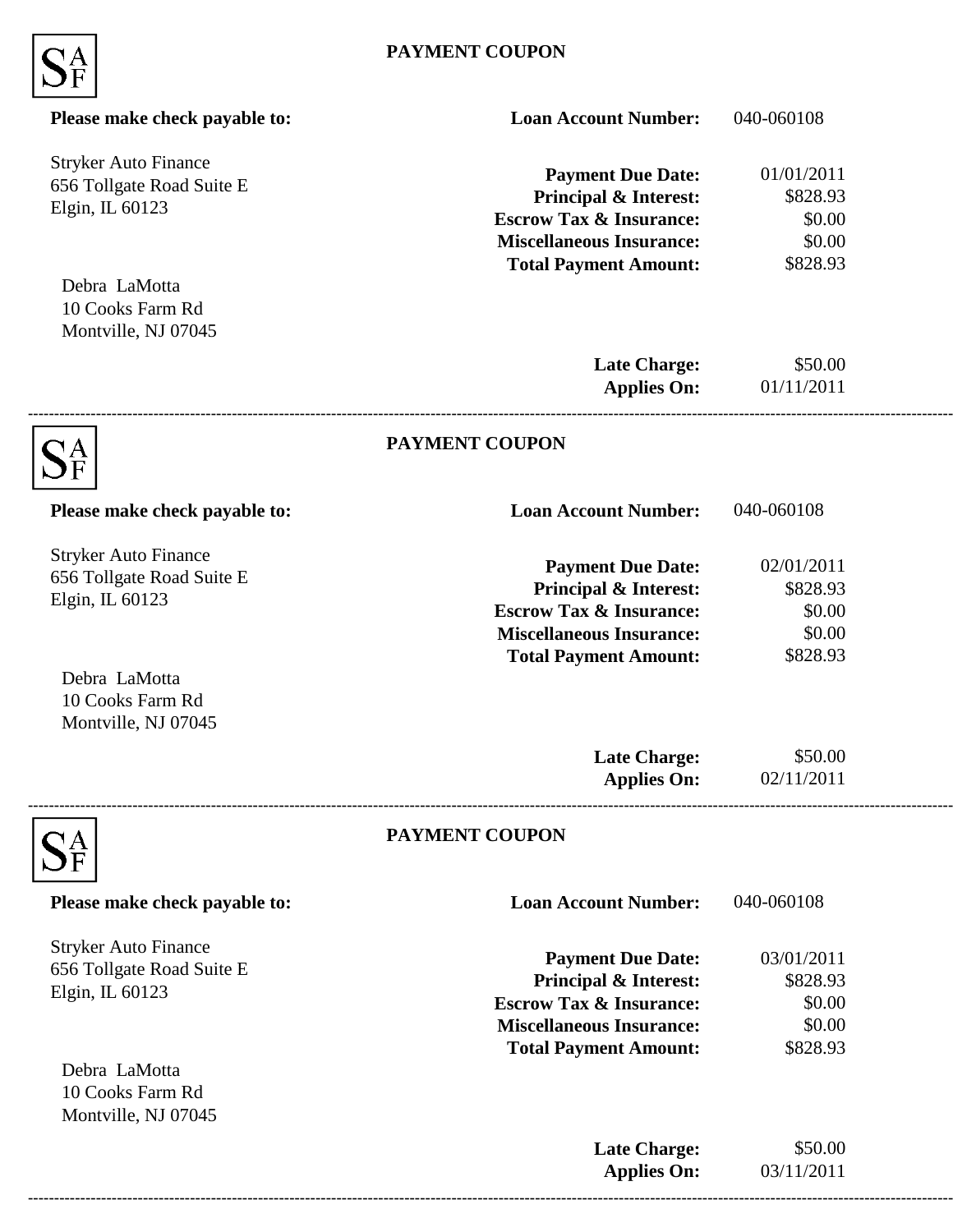

| Please make check payable to:                                               | <b>Loan Account Number:</b>                                                                                                                                           | 040-060108                                             |  |
|-----------------------------------------------------------------------------|-----------------------------------------------------------------------------------------------------------------------------------------------------------------------|--------------------------------------------------------|--|
| <b>Stryker Auto Finance</b><br>656 Tollgate Road Suite E<br>Elgin, IL 60123 | <b>Payment Due Date:</b><br><b>Principal &amp; Interest:</b><br><b>Escrow Tax &amp; Insurance:</b><br><b>Miscellaneous Insurance:</b><br><b>Total Payment Amount:</b> | 04/01/2011<br>\$828.93<br>\$0.00<br>\$0.00<br>\$828.93 |  |
| Debra LaMotta<br>10 Cooks Farm Rd<br>Montville, NJ 07045                    |                                                                                                                                                                       |                                                        |  |
|                                                                             | <b>Late Charge:</b><br><b>Applies On:</b>                                                                                                                             | \$50.00<br>04/11/2011                                  |  |
|                                                                             | <b>PAYMENT COUPON</b>                                                                                                                                                 |                                                        |  |
| Please make check payable to:                                               | <b>Loan Account Number:</b>                                                                                                                                           | 040-060108                                             |  |
| <b>Stryker Auto Finance</b><br>656 Tollgate Road Suite E<br>Elgin, IL 60123 | <b>Payment Due Date:</b><br><b>Principal &amp; Interest:</b><br><b>Escrow Tax &amp; Insurance:</b><br><b>Miscellaneous Insurance:</b>                                 | 05/01/2011<br>\$828.93<br>\$0.00<br>\$0.00             |  |
| Debra LaMotta<br>10 Cooks Farm Rd<br>Montville, NJ 07045                    | <b>Total Payment Amount:</b>                                                                                                                                          | \$828.93                                               |  |
|                                                                             | <b>Late Charge:</b><br><b>Applies On:</b>                                                                                                                             | \$50.00<br>05/11/2011                                  |  |
|                                                                             | PAYMENT COUPON                                                                                                                                                        |                                                        |  |
| Please make check payable to:                                               | <b>Loan Account Number:</b>                                                                                                                                           | 040-060108                                             |  |
| <b>Stryker Auto Finance</b><br>656 Tollgate Road Suite E<br>Elgin, IL 60123 | <b>Payment Due Date:</b><br><b>Principal &amp; Interest:</b><br><b>Escrow Tax &amp; Insurance:</b><br><b>Miscellaneous Insurance:</b><br><b>Total Payment Amount:</b> | 06/01/2011<br>\$828.93<br>\$0.00<br>\$0.00<br>\$828.93 |  |
| Debra LaMotta<br>10 Cooks Farm Rd<br>Montville, NJ 07045                    |                                                                                                                                                                       |                                                        |  |
|                                                                             | <b>Late Charge:</b><br><b>Applies On:</b>                                                                                                                             | \$50.00<br>06/11/2011                                  |  |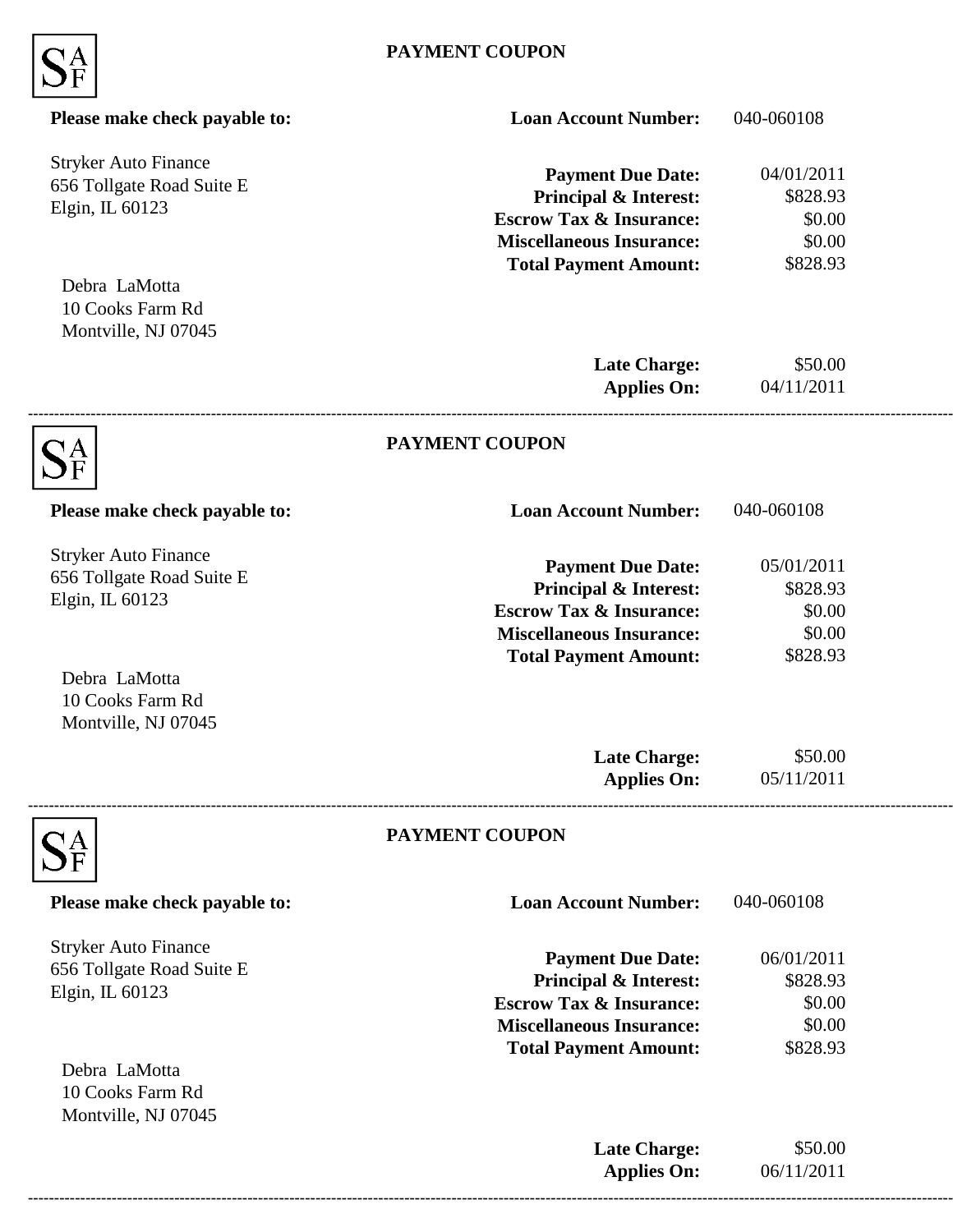

| Please make check payable to:                                               | <b>Loan Account Number:</b>                                                                                                                                           | 040-060108                                             |  |
|-----------------------------------------------------------------------------|-----------------------------------------------------------------------------------------------------------------------------------------------------------------------|--------------------------------------------------------|--|
| <b>Stryker Auto Finance</b><br>656 Tollgate Road Suite E<br>Elgin, IL 60123 | <b>Payment Due Date:</b><br>Principal & Interest:<br><b>Escrow Tax &amp; Insurance:</b><br><b>Miscellaneous Insurance:</b><br><b>Total Payment Amount:</b>            | 07/01/2011<br>\$828.93<br>\$0.00<br>\$0.00<br>\$828.93 |  |
| Debra LaMotta<br>10 Cooks Farm Rd<br>Montville, NJ 07045                    |                                                                                                                                                                       |                                                        |  |
|                                                                             | <b>Late Charge:</b><br><b>Applies On:</b>                                                                                                                             | \$50.00<br>07/11/2011                                  |  |
|                                                                             | <b>PAYMENT COUPON</b>                                                                                                                                                 |                                                        |  |
| Please make check payable to:                                               | <b>Loan Account Number:</b>                                                                                                                                           | 040-060108                                             |  |
| <b>Stryker Auto Finance</b><br>656 Tollgate Road Suite E<br>Elgin, IL 60123 | <b>Payment Due Date:</b><br><b>Principal &amp; Interest:</b><br><b>Escrow Tax &amp; Insurance:</b><br><b>Miscellaneous Insurance:</b>                                 | 08/01/2011<br>\$828.93<br>\$0.00<br>\$0.00             |  |
| Debra LaMotta<br>10 Cooks Farm Rd<br>Montville, NJ 07045                    | <b>Total Payment Amount:</b>                                                                                                                                          | \$828.93                                               |  |
|                                                                             | <b>Late Charge:</b><br><b>Applies On:</b>                                                                                                                             | \$50.00<br>08/11/2011                                  |  |
|                                                                             | PAYMENT COUPON                                                                                                                                                        |                                                        |  |
| Please make check payable to:                                               | <b>Loan Account Number:</b>                                                                                                                                           | 040-060108                                             |  |
| <b>Stryker Auto Finance</b><br>656 Tollgate Road Suite E<br>Elgin, IL 60123 | <b>Payment Due Date:</b><br><b>Principal &amp; Interest:</b><br><b>Escrow Tax &amp; Insurance:</b><br><b>Miscellaneous Insurance:</b><br><b>Total Payment Amount:</b> | 09/01/2011<br>\$828.93<br>\$0.00<br>\$0.00<br>\$828.93 |  |
| Debra LaMotta<br>10 Cooks Farm Rd<br>Montville, NJ 07045                    |                                                                                                                                                                       |                                                        |  |
|                                                                             | <b>Late Charge:</b><br><b>Applies On:</b>                                                                                                                             | \$50.00<br>09/11/2011                                  |  |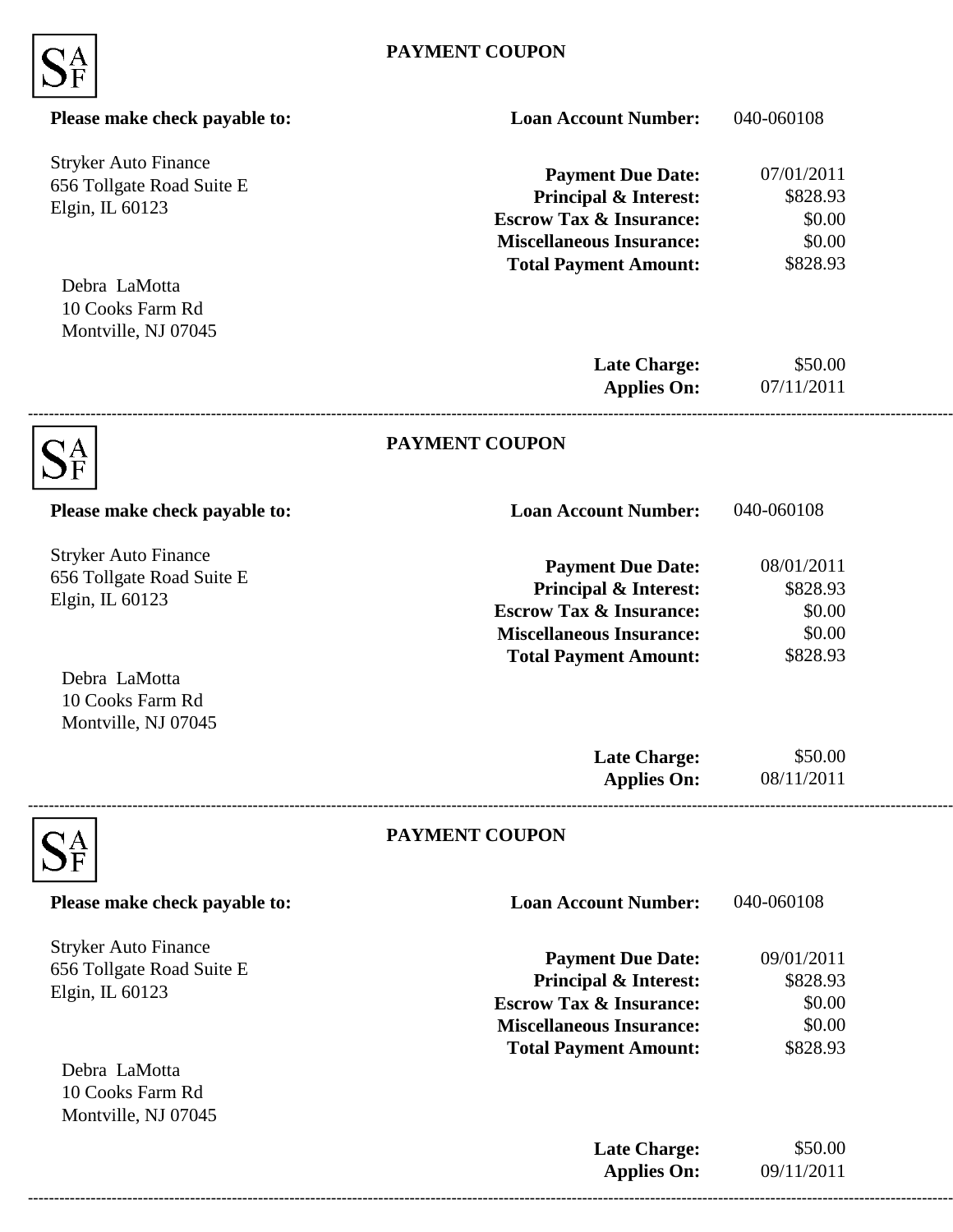

| Please make check payable to:                                               | <b>Loan Account Number:</b>                                                                                                                                           | 040-060108                                             |  |
|-----------------------------------------------------------------------------|-----------------------------------------------------------------------------------------------------------------------------------------------------------------------|--------------------------------------------------------|--|
| <b>Stryker Auto Finance</b><br>656 Tollgate Road Suite E<br>Elgin, IL 60123 | <b>Payment Due Date:</b><br><b>Principal &amp; Interest:</b><br><b>Escrow Tax &amp; Insurance:</b><br><b>Miscellaneous Insurance:</b><br><b>Total Payment Amount:</b> | 10/01/2011<br>\$828.93<br>\$0.00<br>\$0.00<br>\$828.93 |  |
| Debra LaMotta<br>10 Cooks Farm Rd<br>Montville, NJ 07045                    |                                                                                                                                                                       |                                                        |  |
|                                                                             | <b>Late Charge:</b><br><b>Applies On:</b>                                                                                                                             | \$50.00<br>10/11/2011                                  |  |
|                                                                             | <b>PAYMENT COUPON</b>                                                                                                                                                 |                                                        |  |
| Please make check payable to:                                               | <b>Loan Account Number:</b>                                                                                                                                           | 040-060108                                             |  |
| <b>Stryker Auto Finance</b><br>656 Tollgate Road Suite E<br>Elgin, IL 60123 | <b>Payment Due Date:</b><br><b>Principal &amp; Interest:</b><br><b>Escrow Tax &amp; Insurance:</b><br><b>Miscellaneous Insurance:</b>                                 | 11/01/2011<br>\$828.93<br>\$0.00<br>\$0.00             |  |
| Debra LaMotta<br>10 Cooks Farm Rd<br>Montville, NJ 07045                    | <b>Total Payment Amount:</b>                                                                                                                                          | \$828.93                                               |  |
|                                                                             | <b>Late Charge:</b><br><b>Applies On:</b>                                                                                                                             | \$50.00<br>11/11/2011                                  |  |
|                                                                             | PAYMENT COUPON                                                                                                                                                        |                                                        |  |
| Please make check payable to:                                               | <b>Loan Account Number:</b>                                                                                                                                           | 040-060108                                             |  |
| <b>Stryker Auto Finance</b><br>656 Tollgate Road Suite E<br>Elgin, IL 60123 | <b>Payment Due Date:</b><br><b>Principal &amp; Interest:</b><br><b>Escrow Tax &amp; Insurance:</b><br><b>Miscellaneous Insurance:</b><br><b>Total Payment Amount:</b> | 12/01/2011<br>\$828.93<br>\$0.00<br>\$0.00<br>\$828.93 |  |
| Debra LaMotta<br>10 Cooks Farm Rd<br>Montville, NJ 07045                    |                                                                                                                                                                       |                                                        |  |
|                                                                             | <b>Late Charge:</b><br><b>Applies On:</b>                                                                                                                             | \$50.00<br>12/11/2011                                  |  |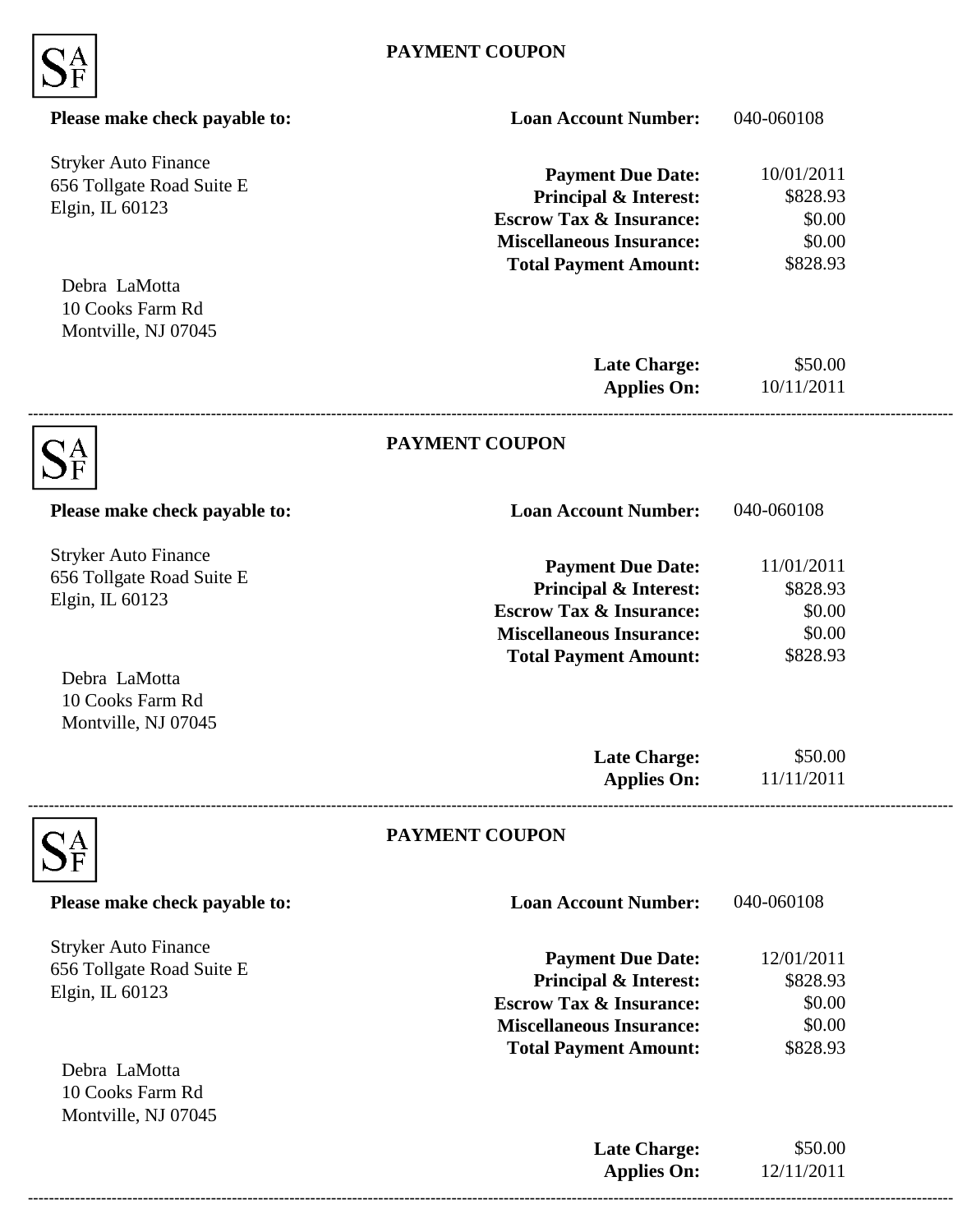

| Please make check payable to:                                               | <b>Loan Account Number:</b>                                                                                                                                           | 040-060108                                             |  |
|-----------------------------------------------------------------------------|-----------------------------------------------------------------------------------------------------------------------------------------------------------------------|--------------------------------------------------------|--|
| <b>Stryker Auto Finance</b><br>656 Tollgate Road Suite E<br>Elgin, IL 60123 | <b>Payment Due Date:</b><br>Principal & Interest:<br><b>Escrow Tax &amp; Insurance:</b><br><b>Miscellaneous Insurance:</b><br><b>Total Payment Amount:</b>            | 01/01/2012<br>\$828.93<br>\$0.00<br>\$0.00<br>\$828.93 |  |
| Debra LaMotta<br>10 Cooks Farm Rd<br>Montville, NJ 07045                    |                                                                                                                                                                       |                                                        |  |
|                                                                             | <b>Late Charge:</b><br><b>Applies On:</b>                                                                                                                             | \$50.00<br>01/11/2012                                  |  |
|                                                                             | <b>PAYMENT COUPON</b>                                                                                                                                                 |                                                        |  |
| Please make check payable to:                                               | <b>Loan Account Number:</b>                                                                                                                                           | 040-060108                                             |  |
| <b>Stryker Auto Finance</b><br>656 Tollgate Road Suite E<br>Elgin, IL 60123 | <b>Payment Due Date:</b><br><b>Principal &amp; Interest:</b><br><b>Escrow Tax &amp; Insurance:</b><br><b>Miscellaneous Insurance:</b>                                 | 02/01/2012<br>\$828.93<br>\$0.00<br>\$0.00             |  |
| Debra LaMotta<br>10 Cooks Farm Rd<br>Montville, NJ 07045                    | <b>Total Payment Amount:</b>                                                                                                                                          | \$828.93                                               |  |
|                                                                             | <b>Late Charge:</b><br><b>Applies On:</b>                                                                                                                             | \$50.00<br>02/11/2012                                  |  |
|                                                                             | PAYMENT COUPON                                                                                                                                                        |                                                        |  |
| Please make check payable to:                                               | <b>Loan Account Number:</b>                                                                                                                                           | 040-060108                                             |  |
| <b>Stryker Auto Finance</b><br>656 Tollgate Road Suite E<br>Elgin, IL 60123 | <b>Payment Due Date:</b><br><b>Principal &amp; Interest:</b><br><b>Escrow Tax &amp; Insurance:</b><br><b>Miscellaneous Insurance:</b><br><b>Total Payment Amount:</b> | 03/01/2012<br>\$828.93<br>\$0.00<br>\$0.00<br>\$828.93 |  |
| Debra LaMotta<br>10 Cooks Farm Rd<br>Montville, NJ 07045                    |                                                                                                                                                                       |                                                        |  |
|                                                                             | <b>Late Charge:</b><br><b>Applies On:</b>                                                                                                                             | \$50.00<br>03/11/2012                                  |  |